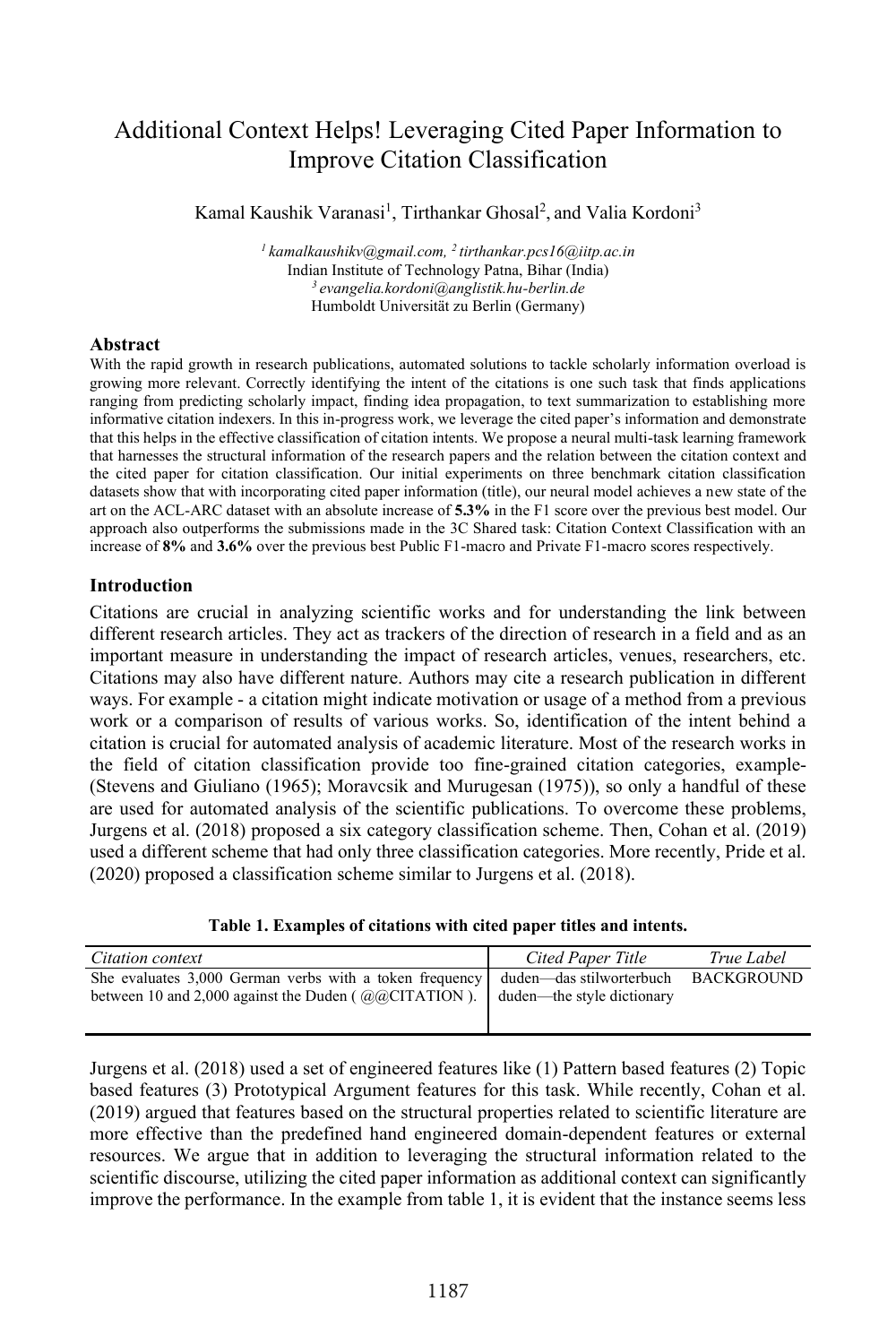ambiguous and easier to classify after accessing the cited paper title information in addition to the citation context. To tackle these problems, we propose a Multi Task Learning framework that incorporates three scaffolds, including a cited paper title scaffold that leverages the relationship between the citation context and the cited paper title. The other two scaffolds are the structural scaffolds to leverage the relationship between the structure of the research papers and the intent of the citations. These two scaffolds are inspired by the work done in Cohan et al. (2019). We explain these scaffolds in detail in Table 4 under the Model Section.

### **Dataset Description**

Table 2 shows the classification categories of different datasets and Table 3 shows the corresponding data statistics. Please note that we retrieve the cited paper title scaffold data from the target datasets and the SciCite dataset includes the data corresponding to the structural scaffolds.

| Dataset                                                  | <b>Citation Intent Categories</b>                                     |
|----------------------------------------------------------|-----------------------------------------------------------------------|
| <b>SciCite</b>                                           | BACKGROUND, METHOD, RESULT COMPARISON                                 |
| ACL-ARC/3C Challenge dataset                             | BACKGROUND, USES, COMPARE CONTRAST, MOTIVATION,<br>EXTENSION, FUTURE. |
| Section title scaffold data (91412)<br>instances)        | INTRODUCTION, CONCLUSION, EXPERIMENTS, METHOD,<br><b>RELATED WORK</b> |
| Citation worthiness scaffold data<br>$(73484$ instances) | <b>TRUE, FALSE</b>                                                    |

# **Table 2.Intent categories of different datasets.**

| Table 5.Cross-study comparison of unicrent datasets. |        |                |           |                   |                    |
|------------------------------------------------------|--------|----------------|-----------|-------------------|--------------------|
| Dataset                                              | Papers | Annotated by   | Citations | Intent categories | Discipline(s)      |
| SciCite                                              | 6.627  | Volunteers     | 11.020    |                   | Comp. Sci/Medicine |
| 3C Challenge                                         | 883    | Paper authors  | 3.000     |                   | Multi-disciplinary |
| ACL-ARC                                              | 185    | Domain Experts | 1.989     |                   | Comp. Science      |

#### **Table 3.Cross-study comparison of different datasets.**

### **Model**

We propose a Multitask Learning (Caruana, 1997) model with the main task of citation intent classification along with a total of three auxiliary tasks (scaffolds). The knowledge acquired by the auxiliary tasks helps the model to learn optimal parameters for the main task.

| Scaffolds              | Description                                                                                                                                                                                                                                                                                                                                                                                                                                                                                                                                                                                                                                        |
|------------------------|----------------------------------------------------------------------------------------------------------------------------------------------------------------------------------------------------------------------------------------------------------------------------------------------------------------------------------------------------------------------------------------------------------------------------------------------------------------------------------------------------------------------------------------------------------------------------------------------------------------------------------------------------|
| Section<br>Title       | This task is related to predicting the section under which the citation occurs, given a citation<br>context. In general, researchers follow a standard order while presenting their scientific work in<br>the form of sections. Citations may have different nature according to the section under which<br>they are cited. Hence, the intent of the citation and the section are related to each other. For<br>example, the results-comparison related citations are often cited under the Results section.                                                                                                                                       |
| Citation<br>Worthiness | This task is related to predicting whether a sentence needs a citation or not, i.e., it is the task of<br>classifying whether a sentence is a citation text or not.                                                                                                                                                                                                                                                                                                                                                                                                                                                                                |
| Cited Paper<br>Title   | Sometimes a citation context might be ambiguous, making it difficult to predict the intent of the<br>citation correctly. In such cases, information from the cited paper like the abstract of the paper,<br>title of the paper, etc. may provide some additional context that can assist in identifying the<br>appropriate intent behind that citation. This auxiliary task helps the model to learn these nuances<br>by leveraging the relationship between the citation context and the cited paper. We use a<br>concatenated vector of citation context and the cited paper title fields from the target dataset as<br>the input for this task. |

### **Table 4. Scaffolds in our Multi-tasking Approach**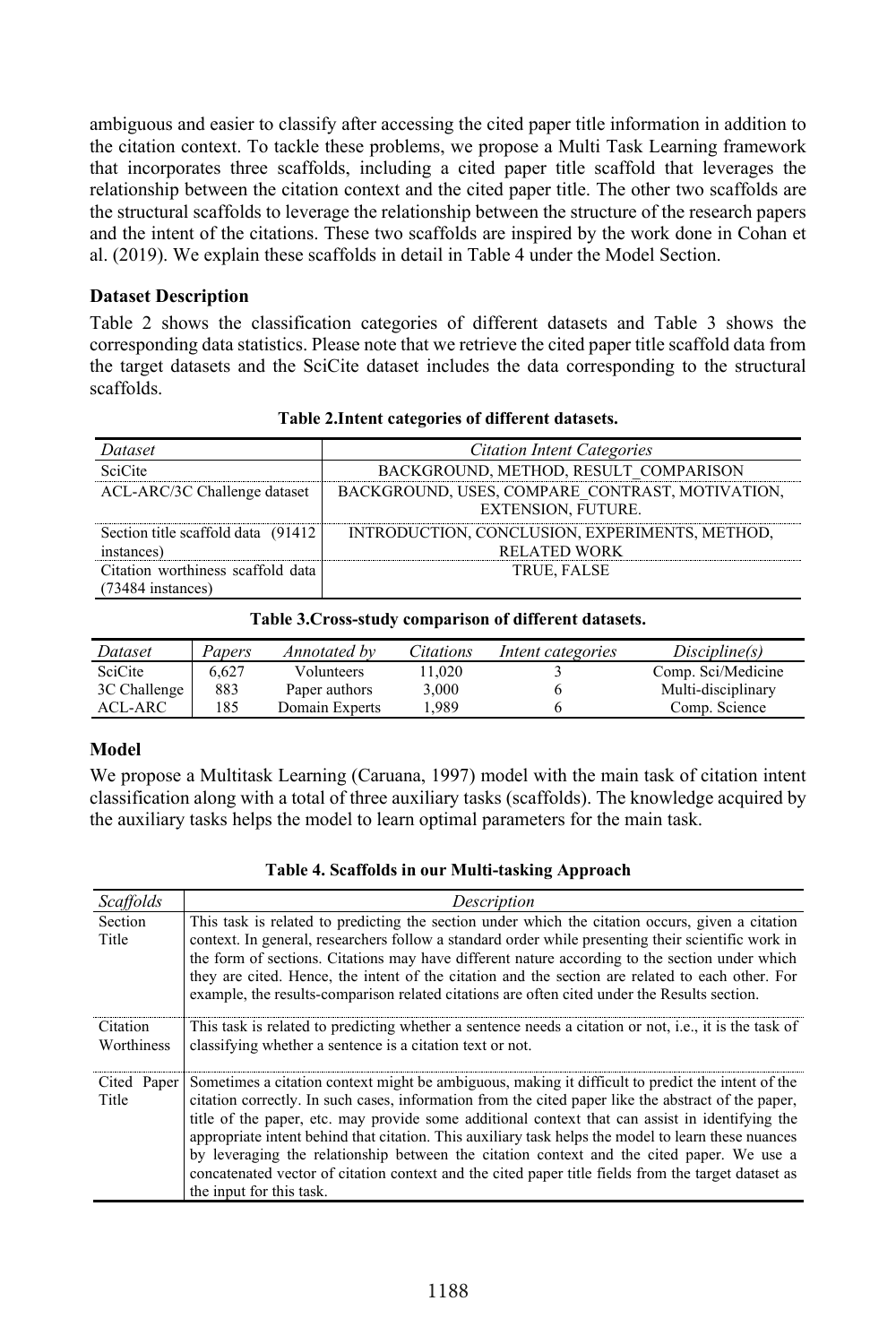We use these auxiliary tasks only while training/fine-tuning the model. Our model architecture is shown in Figure 1.



**model. The main task MLP is for prediction of citation intents (top left) followed by three MLPs for section title, citation worthiness, and cited** 

*Model Structure*

Let C be the tokenized citation context of size n. We pass it onto the SciBERT (Beltagy, 2019) model with pre-trained weights to get the word embeddings of size  $(n,d_1)$  i.e. we have the output as  $x = \{x_1, x_2, x_3, \ldots, x_n\}$ } where  $x_i$  ∈  $R^{d_1}$ . Then we use a Bidirectional long short-term memory (BiLSTM) network with a hidden size  $d_2$  to get an output vector h of size  $(n, 2d_2)$ . We pass h to the dot-product attention layer with query vector w to get an output vector z which represents the whole input sequence.

$$
h_i = [LSTM(x, i); LSTM(x, i)] \qquad (1)
$$

$$
\alpha_i = softmax(w^T h_i) \tag{2}
$$

Here,  $\alpha_i$  represents the attention weights.

$$
z = \sum_{i=1}^{n} \alpha_i h_i \tag{3}
$$

Now, we pass the attention representation vector z to m MLPs related to the m tasks with Task<sub>1</sub> as the main task and Task<sub>i</sub> as the m-1 scaffold tasks, where  $i \in [2, m]$ , to get an output vector  $y = \{ y_1, y_2, y_3, \dots, y_m \}$ :

$$
y_i = softmax(MLP_i(z)) \tag{4}
$$

For each task, we use a Multi Layer Perceptron (MLP) followed by a softmax layer to obtain the class with the highest class probability. The parameters of a task's MLP are the specific parameters of that task and the parameters in the lower layers (parameters till the attention layer) are the shared parameters.

### **Training**

**paper title scaffolds**

We train our model only on the SciCite dataset. Then we fine-tune on the target dataset (ACL-ARC or 3C Challenge). We use the pre-trained scibert scivocab uncased model trained on a corpus of 1.14M papers and 3.1B tokens to get the 768-dimensional Word Embeddings. While training on the SciCite dataset, we only train the two structural scaffolds which are - 1. Citation Worthiness scaffold, 2. Section Title scaffold, along with the main task. While fine-tuning on the target datasets, we use the Cited paper title scaffold only, while freezing the task specific parameters of the other two scaffolds, learned during the training on the SciCite dataset. We compute the loss function as:

$$
L = \sum_{(x,y) \in D_1} L_1(x,y) + \sum_{i=2}^n \lambda_i \sum_{(x,y) \in D_i} L_i(x,y) \tag{5}
$$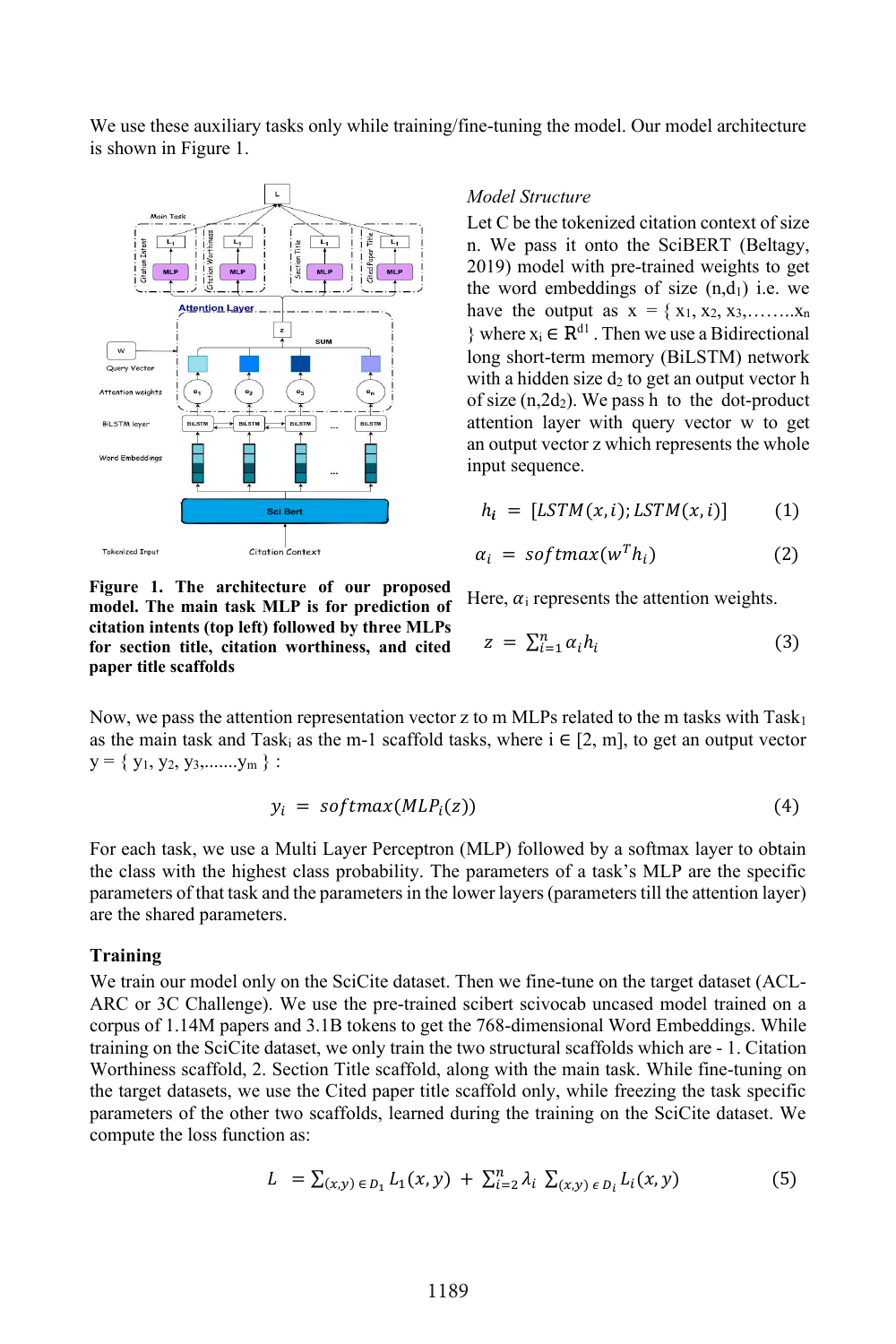where  $D_i$  is the labeled dataset corresponding to task<sub>i</sub>,  $\lambda_i$  is the hyperparameter that specifies the sensitivity of the model to each specific task,  $L_i$  is the loss corresponding to task. In each training epoch, we take a batch with equal number of instances from all the tasks and calculate the loss as specified in Equation 5, where  $L_i = 0$  for all the instances of other tasks, task<sub>k</sub> where  $k \neq i$ . Then, we perform back propagation and update the parameters using the AdaDelta optimizer with gradient clipping.

# **Experiments**

### *Baselines*

We have worked on multiple baseline models to compare their performance on the ACL-ARC and the 3C Challenge datasets.

| <b>Baselines</b>     | Description                                                                                  |  |  |  |
|----------------------|----------------------------------------------------------------------------------------------|--|--|--|
| BiLSTM+Attention     | This baseline has a similar structure as our proposed model until the attention layer. It    |  |  |  |
| (with SciBERT)       | only has one MLP related to the main task and optimizes the network for the main loss.       |  |  |  |
| Shared<br>Task<br>3С | This system submission has achieved the best submission results on the 3C Challenge          |  |  |  |
| Submission 1         | dataset in the Kaggle 3C Shared Task. The model is a Passive Aggressive Classifier with      |  |  |  |
|                      | a concatenated vector (including the citing paper title, cited paper title and the citation  |  |  |  |
|                      | context) as the input.                                                                       |  |  |  |
| Cohan et al. (2019)  | The model has reported state-of-the-art results on the ACL-ARC dataset. It incorporates      |  |  |  |
|                      | a multi task learning framework with two structural scaffolds predicting the section title   |  |  |  |
|                      | and citation worthiness, given the citation context.                                         |  |  |  |
| Representation       | The model framework for this baseline incorporates the concatenation of two                  |  |  |  |
| Model                | representation vectors which is passed on to a MLP for classification. We get the first      |  |  |  |
|                      | representation from the attention layer of the pretrained first baseline by passing citation |  |  |  |
|                      | context and the cited title as input. We use the pre-trained Cohan et al. (2019) model,      |  |  |  |
|                      | trained on SciCite to get the predicted labels on the target dataset. Then, we infuse this   |  |  |  |
|                      | external knowledge with the citation context and pass it to the first baseline to obtain the |  |  |  |
|                      | second attention layer representation.                                                       |  |  |  |
| Late Fusion Model    | This baseline model has a similar structure to that of the first baseline. We use the pre-   |  |  |  |
|                      | trained Cohan et al. (2019) model, trained on SciCite to get the citation intent, section    |  |  |  |
|                      | title and the citation worthiness labels. We concatenate these labels with the output of     |  |  |  |
|                      | the attention layer of this baseline and pass it to a MLP for prediction.                    |  |  |  |

### **Table 6. Results on the ACL-ARC and the 3C Challenge datasets. The first two columns (Macro F1 score and Accuracy) correspond to the results on the ACL-ARC dataset. The last two columns (Public and Private F1 scores) are the results on the 3C Challenge dataset.**

| Category                           | <i>ACL-ARC</i> |          | 3C Challenge dataset |            |
|------------------------------------|----------------|----------|----------------------|------------|
|                                    | Macro F1 Score | Accuracy | Public F1            | Private F1 |
| BiLSTM + Attention (with SciBERT)  | 57.1           | 63.3     | 27.8                 | 23.9       |
| Cohan et al. (2019)                | 67.9           | 76.2     | 224                  | 25.2       |
| Kaggle 3C Shared Task Submission 1 |                |          | 21.5                 | 20.6       |
| Our Model                          | 73.2           | 77.0     | 29.5                 | 24.2       |
| <b>Representation Model</b>        | 38.2           | 54.7     | 20.6                 | 23.1       |
| Late Fusion Model                  | 48.3           | 61.9     | 224                  | 22.4       |

### *Results*

Our results for the ACL-ARC and the 3C challenge datasets are shown in Table 6. We observe that as compared to the first baseline "BiLSTM+Attention (with SciBERT)", Cohan et al. (2019) achieves an F1 macro score of 67.9 ( $\Delta$  = 10.8) and a validation accuracy of 76.2 ( $\Delta$  =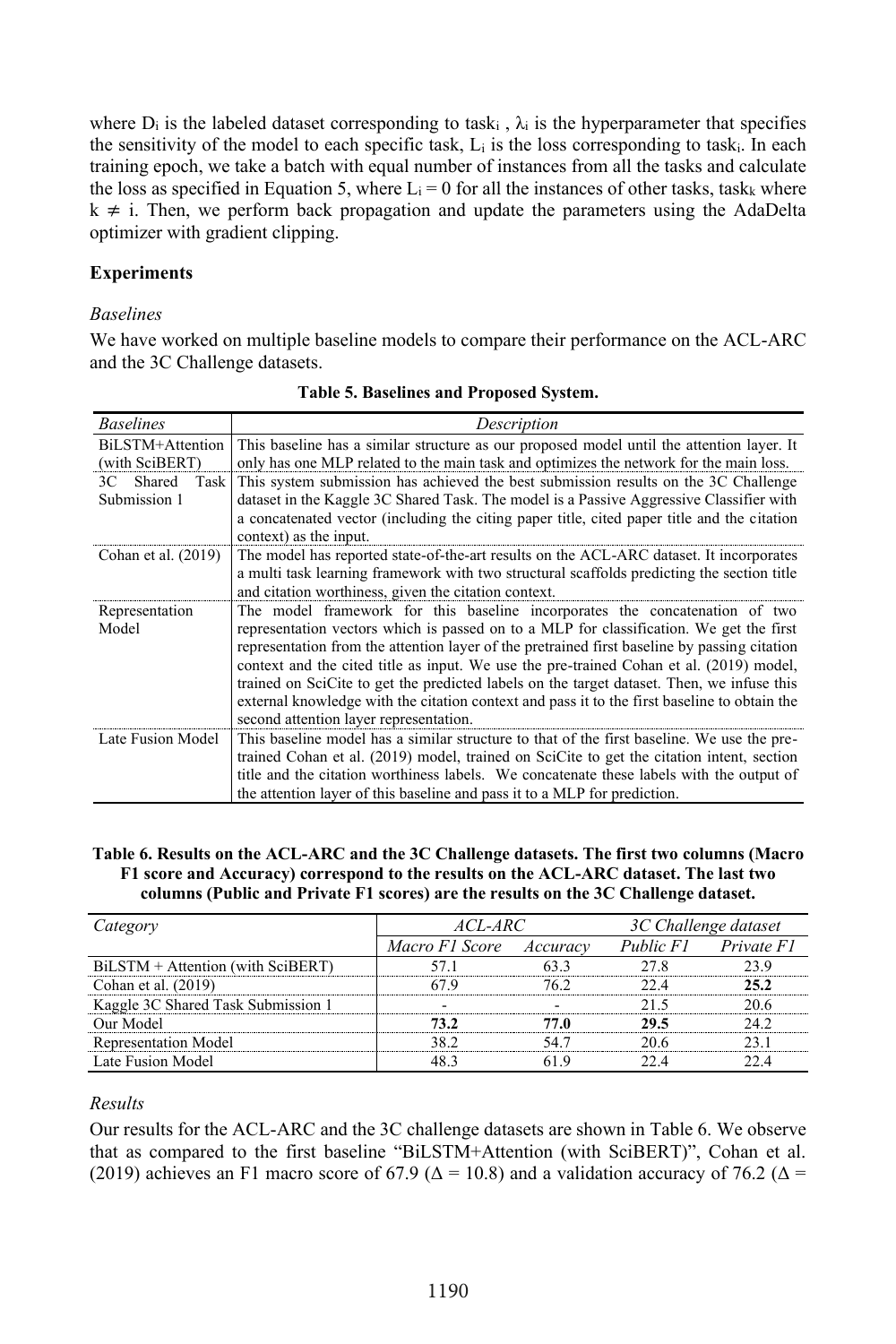12.9) on the ACL-ARC dataset indicating the fact that leveraging the structural information of a research work helps the model to learn more effectively. Out of all the other baselines, our model achieves the best results with an F1 score of 73.2, a significant improvement over the previous state of the art results of Cohan et al. (2019) ( $\Delta = 5.3$ ) and a validation accuracy of 77.0 ( $\Delta = 0.8$ ) on the ACL-ARC dataset. This clearly demonstrates the efficacy of using the three scaffolds in a transfer learning framework for this task. For the last two baselines that are mainly based on fusing external knowledge obtained by using the pre trained Cohan et al. (2019) model, we find a significant dip in the performance. This suggests that this external knowledge does not provide any useful signals beyond what the first baseline already learns from the data. The results on the 3C Challenge dataset also show similar patterns.

# **Analysis**

To gain more insight into how the scaffolds are helping the model, we consider examples from the ACL-ARC and the 3C Challenge datasets and compare the predictions of the simple baseline *'BiLSTM+Attention (with SciBERT)'*, the previous state of the art *'Cohan et al. (2019)'*, and our best-proposed model *'BiLSTM+Attention (with SciBERT)+three scaffolds'*. In table 7, the first example is from the ACL-ARC dataset with true label *COMPARE*, the simple baseline and the Cohan et al. (2019) incorrectly predict it as *MOTIVATION* and *BACKGROUND* respectively, whereas our model predicts it correctly. The simple baseline does not include any scaffold, while the Cohan et al. (2019) and our model incorporate a multi task learning framework. Note that our model is similar to that of Cohan et al. (2019) but includes three scaffolds (two structural scaffolds + cited paper title scaffold). The second example is from the 3C Challenge dataset where the true label is *BACKGROUND*, the Cohan et al. (2019) model is probably distracted by the phrase "use", so it classifies it incorrectly as *USE*, whereas our model correctly classifies it. Note that our model also consists of additional information from the cited paper (title) which provides additional context, thus helping it to classify better.

| Example                                                                                                                                                                                                                                                                                                         | Model                | Predicted Label   | True Label        |
|-----------------------------------------------------------------------------------------------------------------------------------------------------------------------------------------------------------------------------------------------------------------------------------------------------------------|----------------------|-------------------|-------------------|
| The advantage of tuning similarity to the                                                                                                                                                                                                                                                                       | $BiLSTM + Attention$ | <b>MOTIVATION</b> | <b>COMPARE</b>    |
| application of interest has been shown previously<br>by CITATION.                                                                                                                                                                                                                                               | (with SciBERT)       |                   |                   |
|                                                                                                                                                                                                                                                                                                                 | Cohan et al.         | <b>BACKGROUND</b> | <b>COMPARE</b>    |
|                                                                                                                                                                                                                                                                                                                 | Our Model            | <b>COMPARE</b>    | <b>COMPARE</b>    |
| Others use concepts such as expansion and<br>contraction (Mattsson, 1987); extension and<br>consolidation CITATION and splitting and                                                                                                                                                                            | Cohan et al.         | USE               | <b>BACKGROUND</b> |
| joining (Hertz, 1996)                                                                                                                                                                                                                                                                                           | Our Model            | <b>BACKGROUND</b> | <b>BACKGROUND</b> |
| We experiment with four learners commonly<br>employed in language learning: Decision List (<br>DL): We use the DL learner as described in<br>CITATION, motivated by its success in the<br>related tasks of word sense disambiguation (<br>Yarowsky, 1995) and NE classification (<br>Collins and Singer, 1999). | Our Model            | <b>USE</b>        | <b>MOTIVATION</b> |

**Table 7. A sample of predictions of the models on examples from the ACL-ARC and the 3C Challenge datasets.**

# **Error Analysis**

We investigate the type of errors made by our proposed model on the two datasets. We found it surprising to note that in case of the ACL-ARC dataset, the model has more tendency to make